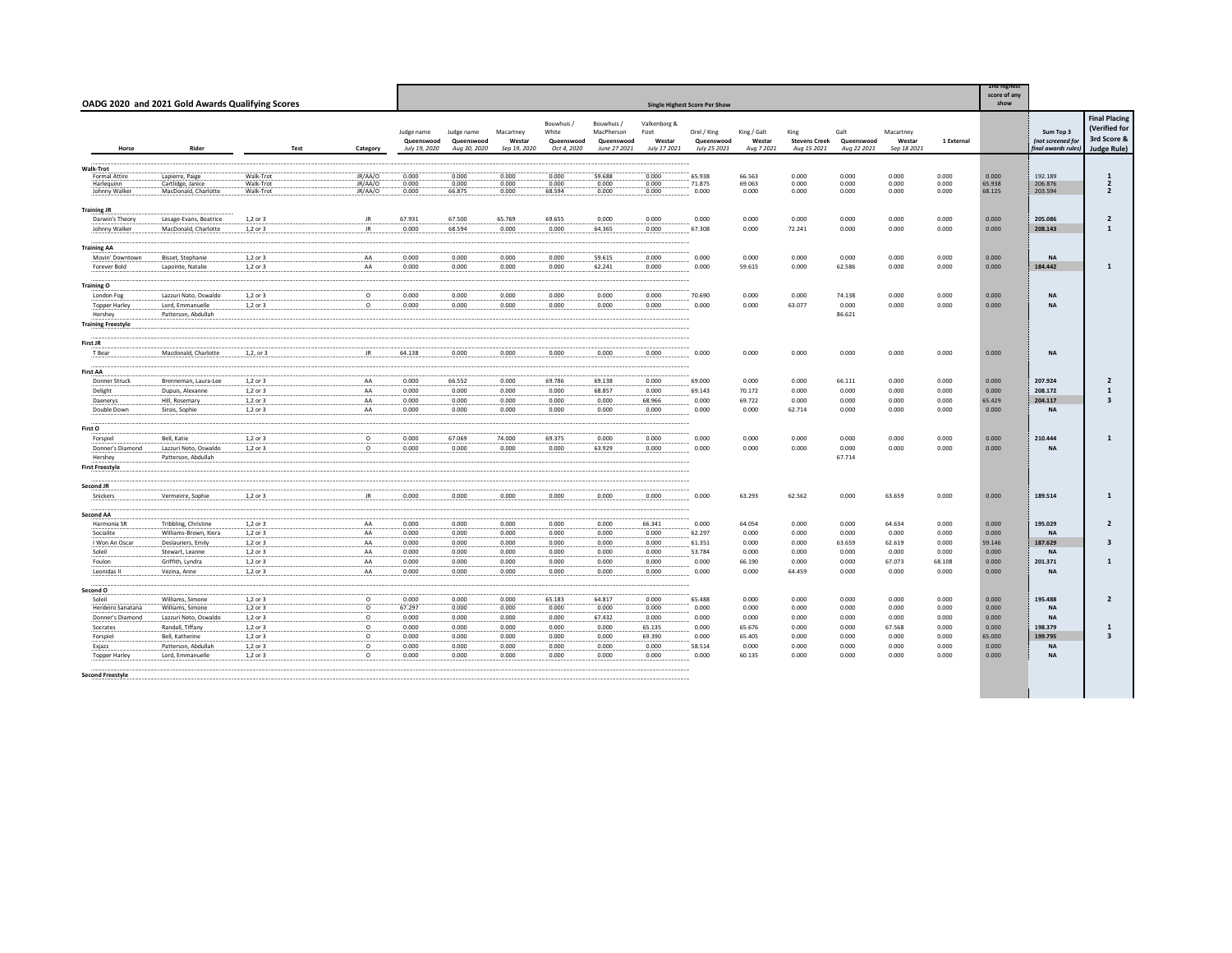|                         | OADG 2020 and 2021 Gold Awards Qualifying Scores | <b>Single Highest Score Per Show</b> |      |          |                                           |                                          |                                     |                                                |                                                        |                                                 |                                           |                                     |                                             |                                   |                                    |            |        |                                                       |                                                                            |
|-------------------------|--------------------------------------------------|--------------------------------------|------|----------|-------------------------------------------|------------------------------------------|-------------------------------------|------------------------------------------------|--------------------------------------------------------|-------------------------------------------------|-------------------------------------------|-------------------------------------|---------------------------------------------|-----------------------------------|------------------------------------|------------|--------|-------------------------------------------------------|----------------------------------------------------------------------------|
| Horse                   | Rider                                            |                                      | Test | Category | Judge name<br>Queenswood<br>July 19, 2020 | Judge name<br>Queenswood<br>Aug 30, 2020 | Macartney<br>Westar<br>Sep 19, 2020 | Bouwhuis<br>White<br>Queenswood<br>Oct 4, 2020 | Bouwhuis /<br>MacPherson<br>Queenswood<br>June 27 2021 | Valkenborg &<br>Fizet<br>Westar<br>July 17 2021 | Orel / King<br>Queenswood<br>July 25 2021 | King / Galt<br>Westar<br>Aug 7 2021 | King<br><b>Stevens Creek</b><br>Aug 15 2021 | Galt<br>Queenswood<br>Aug 22 2021 | Macartney<br>Westar<br>Sep 18 2021 | 1 External |        | Sum Top 3<br>(not screened for<br>final awards rules) | <b>Final Placing</b><br>(Verified for<br>3rd Score &<br><b>Judge Rule)</b> |
| Third JR                |                                                  |                                      |      |          |                                           |                                          |                                     |                                                |                                                        |                                                 |                                           |                                     |                                             |                                   |                                    |            |        |                                                       |                                                                            |
| Betrina                 | Riedel, Ava                                      | 1,2 or 3                             |      | JR.      | 0.000                                     | 0.000                                    | 0.000                               | 0.000                                          | 0.000                                                  | 0.000                                           | 0.000                                     | 0.000                               | 0.000                                       | 0.000                             | 62.205                             | 0.000      | 0.000  | <b>NA</b>                                             |                                                                            |
| Third AA                |                                                  |                                      |      |          |                                           |                                          |                                     |                                                |                                                        |                                                 |                                           |                                     |                                             |                                   |                                    |            |        |                                                       |                                                                            |
| Alley Belly             | Sondergaard, Lis                                 | 1.2 or 3                             |      | AA       | 0.000                                     | 0.000                                    | 62.368                              | 0.000                                          | 0.000                                                  | 0.000                                           | 0.000                                     | 0.000                               | 0.000                                       | 0.000                             | 0.000                              | 0.000      | 0.000  | <b>NA</b>                                             |                                                                            |
| For Fun                 | Lalonde, Brigitte                                | 1.2 or 3                             |      | AA       | 64.189                                    | 64.324                                   | 0.000                               | 0.000                                          | 0.000                                                  | 0.000                                           | 0.000                                     | 0.000                               | 0.000                                       | 0.000                             | 0.000                              | 0.000      | 62.763 | 191.276                                               | $\overline{2}$                                                             |
| Snickers                | Peck, Caroline                                   | 1.2 or 3                             |      | AA       | 0.000                                     | 0.000                                    | 0.000                               | 0.000                                          | 0.000                                                  | 0.000                                           | 0.000                                     | 57.162                              | 59.459                                      | 0.000                             | 57.568                             | 0.000      | 0.000  | 174.189                                               |                                                                            |
| Third O                 |                                                  |                                      |      |          |                                           |                                          |                                     |                                                |                                                        |                                                 |                                           |                                     |                                             |                                   |                                    |            |        |                                                       |                                                                            |
| Herdeiro Santana        | Williams, Simone                                 | 1.2 or 3                             |      | $\circ$  | 0.000                                     | 65.270                                   | 0.000                               | 66.711                                         | 68.421                                                 | 0.000                                           | 66.053                                    | 0.000                               | 0.000                                       | 71.750                            | 0.000                              | 0.000      | 0.000  | 206.882                                               |                                                                            |
| Derby Day MHF           | Lord, Emmanuelle                                 | 1.2 or 3                             |      | $\circ$  | 0.000                                     | 0.000                                    | 0.000                               | 0.000                                          | 0.000                                                  | 68.026                                          | 0.000                                     | 63.243                              | 65.000                                      | 0.000                             | 0.000                              | 0.000      | 0.000  | 196.269                                               | $\overline{\mathbf{3}}$                                                    |
| MilkeyWay               | Lord, Emmanuelle                                 | 1,2 or 3                             |      | $\circ$  | 0.000                                     | 0.000                                    | 0.000                               | 0.000                                          | 0.000                                                  | 67.105                                          | 0.000                                     | 65.135                              | 0.000                                       | 0.000                             | 0.000                              | 68.649     | 0.000  | 200.889                                               | $\overline{2}$                                                             |
| Donner's Diamond        | Lazzuri Neto, Oswaldo                            | 1.2 or 3                             |      | $\circ$  | 0.000                                     | 0.000                                    | 0.000                               | 0.000                                          | 0.000                                                  | 0.000                                           | 61.622                                    | 0.000                               | 0.000                                       | 63.125                            | 0.000                              | 0.000      | 0.000  | <b>NA</b>                                             |                                                                            |
| <b>Third Freestyle</b>  |                                                  |                                      |      |          |                                           |                                          |                                     |                                                |                                                        |                                                 |                                           |                                     |                                             |                                   |                                    |            |        |                                                       |                                                                            |
| Fourth JR               |                                                  |                                      |      |          |                                           |                                          |                                     |                                                |                                                        |                                                 |                                           |                                     |                                             |                                   |                                    |            |        |                                                       |                                                                            |
| Waldires                | Dube, Amanda                                     | 1.2 or 3                             |      | JR.      | 0.000                                     | 0.000                                    | 67.564                              | 63.819                                         | 0.000                                                  | 0.000                                           | 0.000                                     | 0.000                               | 0.000                                       | 0.000                             | 0.000                              | 0.000      | 63.421 | 194,804                                               | $\overline{2}$                                                             |
| <b>Fourth AA</b>        |                                                  |                                      |      |          |                                           |                                          |                                     |                                                |                                                        |                                                 |                                           |                                     |                                             |                                   |                                    |            |        |                                                       |                                                                            |
| Don Deimos              | Burke, Rhonda                                    | 1.2 or 3                             |      | AA       | 60.128                                    | 56.282                                   | 0.000                               | 57.039                                         | 0.000                                                  | 0.000                                           | 0.000                                     | 0.000                               | 0.000                                       | 0.000                             | 0.000                              | 0.000      | 0.000  | 173,449                                               |                                                                            |
|                         | Deslauriers, Emily                               | 1.2 or 3                             |      |          | 0.000                                     | 0.000                                    | 63,846                              | 66.250                                         | 0.000                                                  | 0.000                                           |                                           | 0.000                               | 0.000                                       | 0.000                             | 0.000                              | 0.000      | 65,830 | 195,926                                               | $\overline{\phantom{a}}$                                                   |
| Arams Moon              |                                                  |                                      |      | AA       |                                           |                                          |                                     |                                                |                                                        |                                                 | 0.000                                     |                                     |                                             |                                   |                                    |            |        |                                                       |                                                                            |
| Fourth O                |                                                  |                                      |      |          |                                           |                                          |                                     |                                                |                                                        |                                                 |                                           |                                     |                                             |                                   |                                    |            |        |                                                       |                                                                            |
| Dayna                   | Williams, Simone                                 | 1,2 or 3                             |      | $\circ$  | 0.000                                     | 66.026                                   | 0.000                               | 63.684                                         | 0.000                                                  | 0.000                                           | 0.000                                     | 0.000                               | 0.000                                       | 0.000                             | 0.000                              | 0.000      | 0.000  | <b>NA</b>                                             |                                                                            |
| <b>Fourth Freestyle</b> |                                                  |                                      |      |          |                                           |                                          |                                     |                                                |                                                        |                                                 |                                           |                                     |                                             |                                   |                                    |            |        |                                                       |                                                                            |
|                         |                                                  |                                      |      |          |                                           |                                          |                                     |                                                |                                                        |                                                 |                                           |                                     |                                             |                                   |                                    |            |        |                                                       |                                                                            |